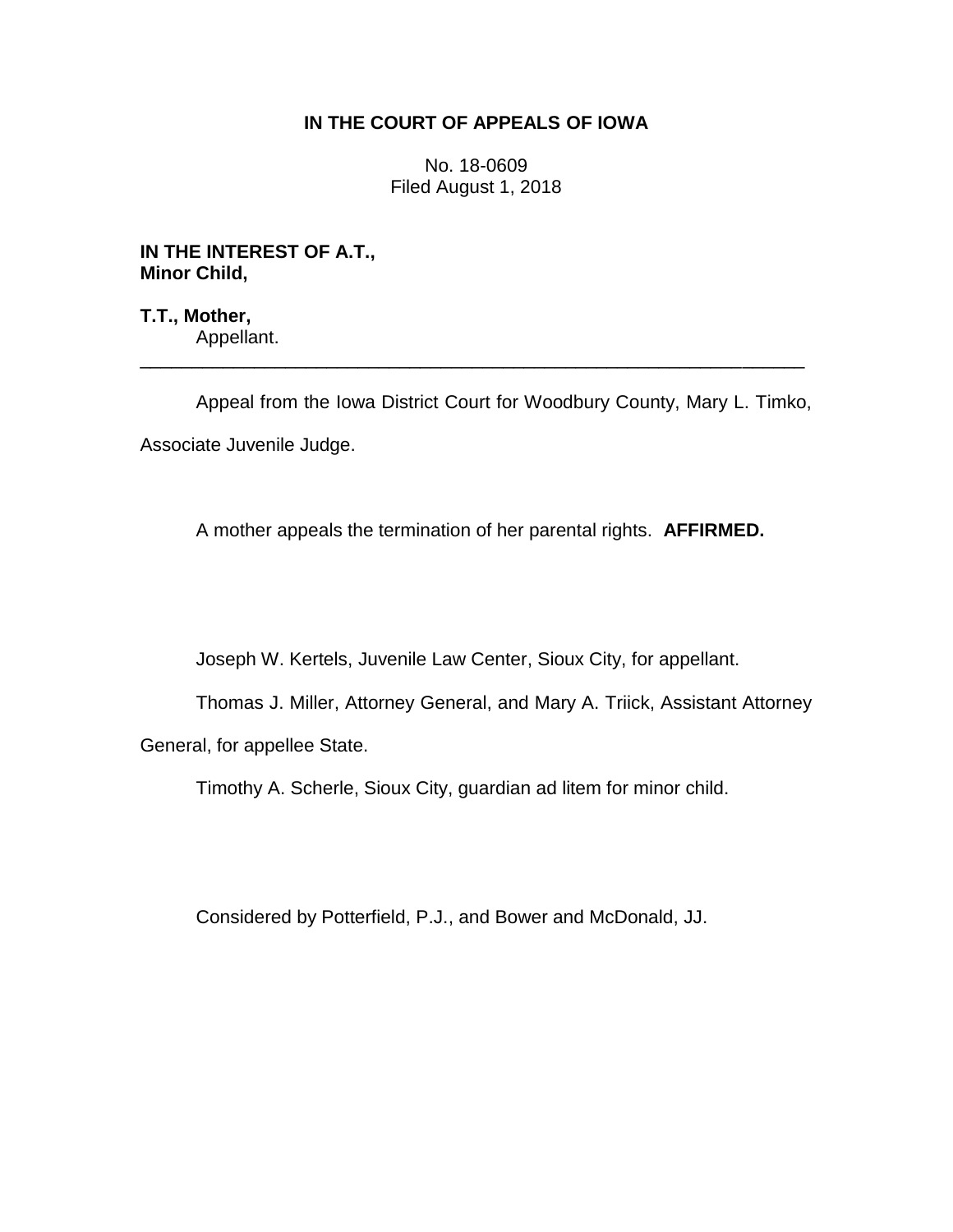### **BOWER, Judge.**

 $\overline{a}$ 

A mother appeals the termination of her parental rights. We find there is substantial evidence in the record to support termination of the mother's parental rights. We conclude termination of the mother's parental rights is in the child's best interests. We affirm the decision of the juvenile court.

## **I. Background Facts & Proceedings**

T.T., mother, and J.H., father, are the parents of A.T., who was born in  $2016<sup>1</sup>$  T.T. has a long history of substance abuse and mental health problems. Her parental rights to two older children were terminated in 2014. The State filed a petition alleging A.T. was a child in need of assistance (CINA) on July 27, 2016, due to concerns about the mother's lack of parenting skills and mental health issues. The juvenile court adjudicated A.T. to be in need of assistance pursuant to Iowa Code section 232.2(6)(a) (father), and (c)(2) and (n) (mother) (2016).

After a psychological evaluation, T.T was diagnosed with schizophrenia, paranoid type. Dr. Angela Stokes found the mother "lacks competency to care for herself or her infant independently" and was "not able to separate reality from fantasy and her thought processes are contaminated with paranoid delusions and hallucinations." Based on the evaluation, the State filed a motion seeking to remove the child from the mother's care. The child was removed on May 19, 2017, and placed in foster care.

The mother was not consistent in taking medication needed for her mental health problems. When a social worker told the mother not to give the child a

<sup>&</sup>lt;sup>1</sup> J.H. has had little to no interaction with the child during his life and does not appeal the termination of his parental rights.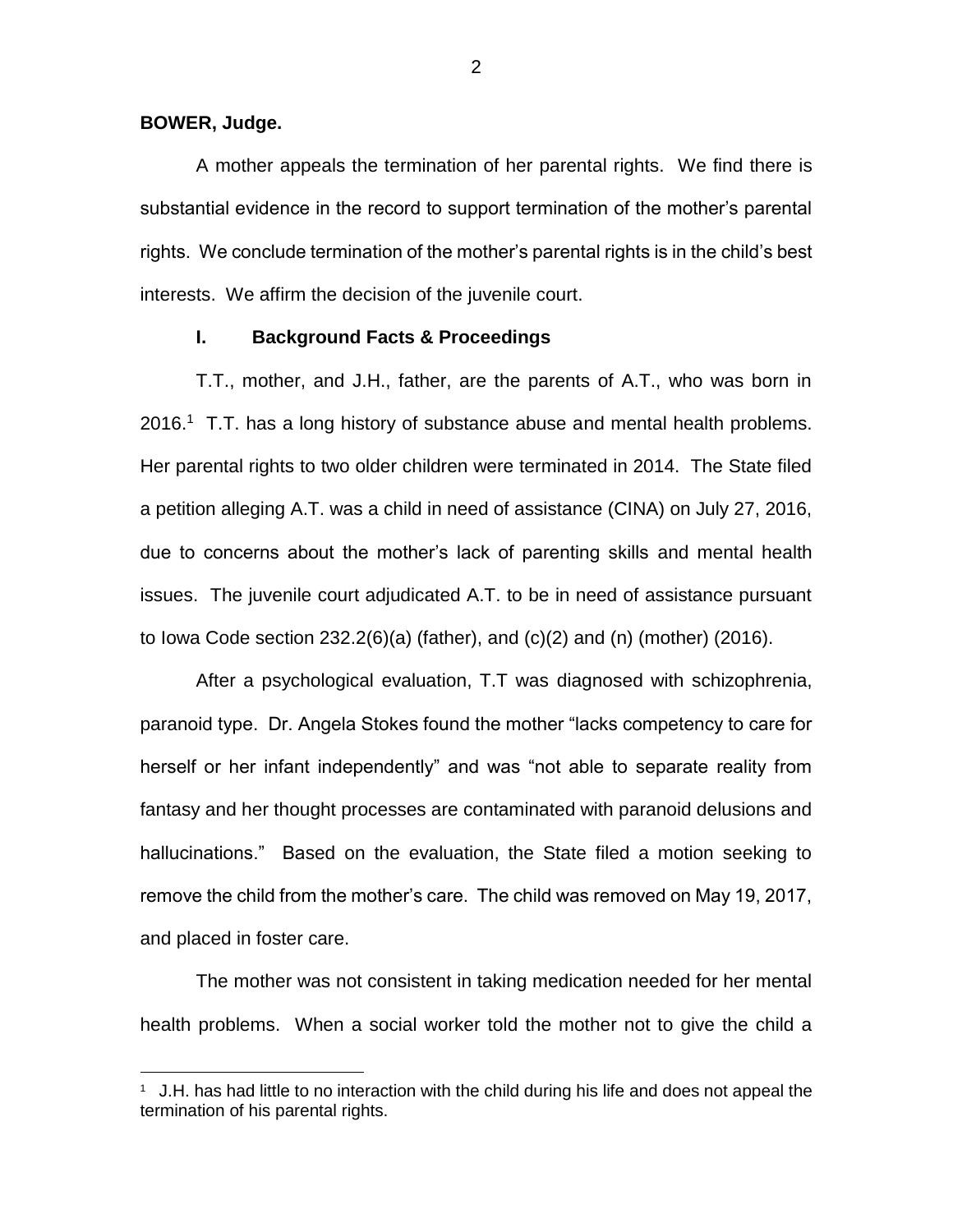certain item of food because he could choke, the mother said the child "can't choke because he believes in God." She disassembled the child's crib because "it has the devil carved in it." The mother believed people were contaminating her apartment with bacteria and hacking into her computer. She did not believe there was anything wrong with her mental health.

On January 4, 2018, the State filed a petition seeking termination of the parents' rights. Evidence presented during the termination hearing showed the mother was sporadic in attending therapy and was not consistently taking medication. The mother testified she was doing better. She stated, "[R]ight now I am not experiencing any schizophrenia and that's the truth and that's easy because it's so easy because all you have to do is stay active in your life."

The juvenile court terminated the mother's parental rights under section  $232.116(1)(g)$  and (h) (2018). The court found the mother's testimony disheartening. The court found her testimony differed from the facts as documented and it was not clear if she was not telling the truth or if she was unable to know the accuracy of her statements due to her mental health diagnosis. The court concluded it was in the child's best interests to terminate the mother's parental rights. The mother appeals the juvenile court's decision.

#### **II. Standard of Review**

The scope of review in termination cases is de novo. *In re D.W*., 791 N.W.2d 703, 706 (Iowa 2010). Clear and convincing evidence is needed to establish the grounds for termination. *In re J.E*., 723 N.W.2d 793, 798 (Iowa 2006). Where there is clear and convincing evidence, there is no serious or substantial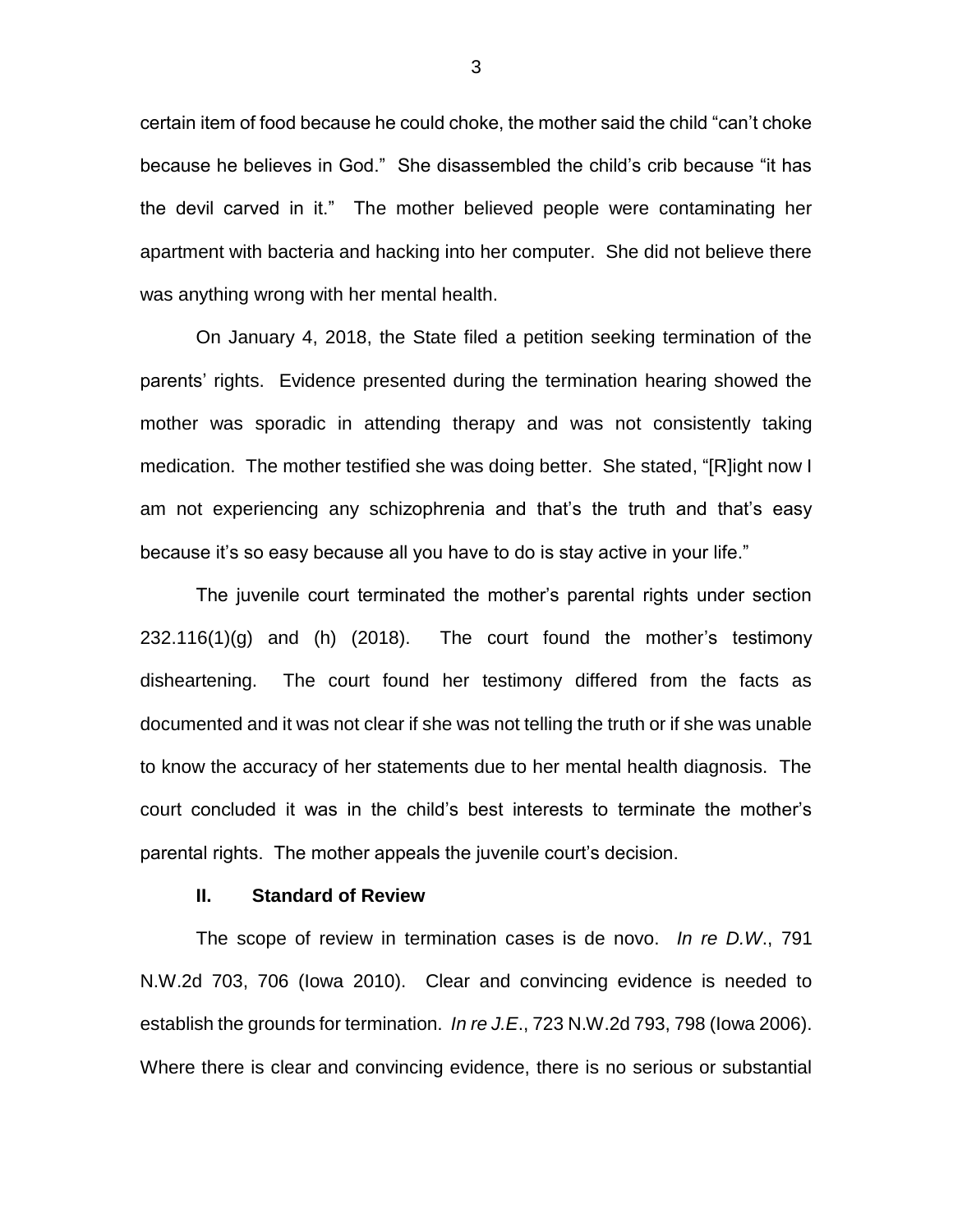doubt about the correctness of the conclusion drawn from the evidence. *In re D.D*., 653 N.W.2d 359, 361 (Iowa 2002). The paramount concern in termination proceedings is the best interests of the child. *In re L.L*., 459 N.W.2d 489, 493 (Iowa 1990).

# **III. Sufficiency of the Evidence**

The mother claims there is not sufficient evidence in the record to support termination of her parental rights. "When the juvenile court terminates parental rights on more than one statutory ground, we may affirm the juvenile court's order on any ground we find supported by the record." *In re A.B.*, 815 N.W.2d 764, 774 (Iowa 2012). We will focus on section 232.116(1)(h).

The mother does not dispute the first three elements of section 232.116(1)(h)—the child was three years of age or younger, had been adjudicated CINA, and had been removed from the mother's care for at least six months—and focuses on the fourth element, whether the child could be safely returned to her care at the time of the termination hearing. There is clear and convincing evidence in the record to show the child could not be returned to the mother's care due to her ongoing mental health problems. The evidence showed the mother was sporadic in attending therapy and was not consistently taking her prescribed medication. We conclude the juvenile court properly found the mother's parental rights could be terminated under section 232.116(1)(h).

### **IV. Other Issues**

The mother claims the juvenile court should have decided not to terminate her parental rights due to the closeness of the parent-child relationship, citing

4